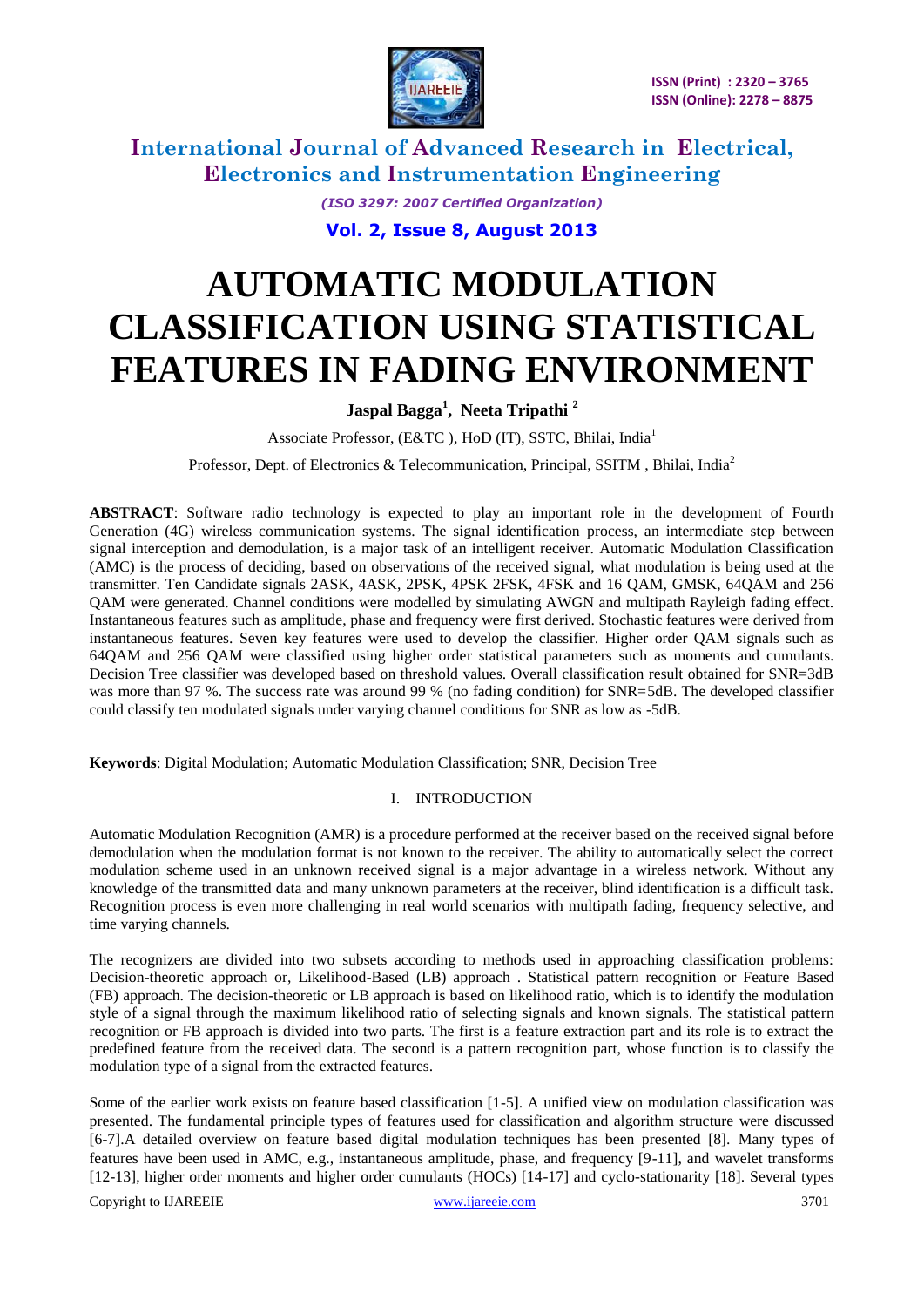

### *(ISO 3297: 2007 Certified Organization)* **Vol. 2, Issue 8, August 2013**

#### of Pattern Recognition (PR) methods have been employed for AMC. PR methods include artificial neural networks [19-21], clustering, support vector machines [12], decision tree [22]. Simulations results were compared for classifier developed using different features [23].

The present work considers classification of ten digitally modulated signals adaptive to Software Defined Radio (SDR) in the presence of AWGN and Multipath fading effect. Hybrid Feature based Decision Tree Classifier has been developed based on threshold values. The classifier is able to classify signals at SNR as low as -5dB.

#### II. SIGNAL MODEL IN AMR

The Modulation Classification model is presented in Fig. 1 The received signal is represented as

$$
r_i(t) = s_i(t) + n(t) \tag{1}
$$

Where  $r_i(t)$  is the received signal,  $s_i(t)$  is the transmitted signal, and n(t) is the additive white Gaussian noise. The discrete expression of received signal in Rayleigh fading environment is given by

$$
r_i = \alpha_i s_i + n_i
$$
Where  $\alpha_i$  is a Rayleigh random variable,  $s_i$  is the signal sequence and  $n_i$  is noise



Fig. 1 Modulation Clsssification Model

The model shows three stages:

- *A. Preprocessing*
- *B. Feature Extraction*
- *C. Modulation classification*

#### *A .Preprocessing*

The work of the pre-processor is to increase the performance of the classifier. The pre-processor removes disturbances from the signal such as interfering signals thus increasing the (SNR).The preprocessing task carried in this work is signal denoising using wavelet decomposition and blind equalization using Constant Modulus algorithm (CMA) [24]. The algorithm for signal denoising is

- i) Wavelet coefficients were calculated.
- ii) Detail coefficients were used to estimate noise standard deviation
- iii) Global threshold value was selected, which is used for signal denoising.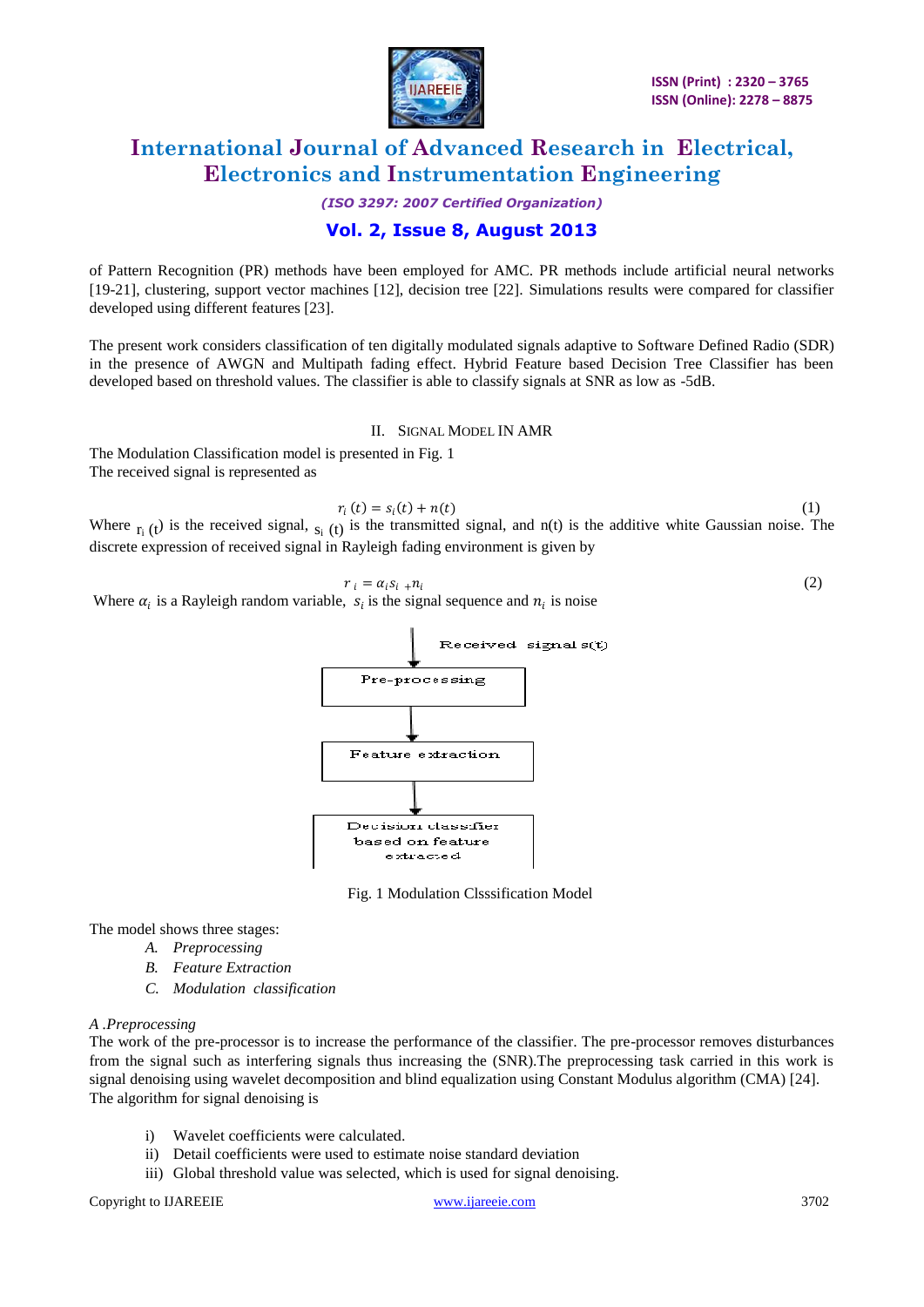

*(ISO 3297: 2007 Certified Organization)* **Vol. 2, Issue 8, August 2013**

Constant Modulus Algorithm–Fractionally Spaced Equalizer (CMA-FSE) technique was used to undo the channel effect without the knowledge of channel itself. The constant modulus algorithm is a stochastic gradient algorithm designed to force the equalizer weights to keep constant envelope of received signal



Fig. 2 Constellation plot of 4PSK

In this work the CMA-FSE algorithm was tested on 4PSK, 8PSK, 16QAM, 64QAM and 256QAM. Simulation results proved that this method almost cancels the channel effect in 2PSK, 4PSK, 8PSK, and also 16QAM. The constellation was recoverable also for 64 QAM but not for symbol order beyond 64QAM. Constellation Plot of 4PSK signal is presented in Fig.2. The figure shows ideal, scattered and equalized signal plot. It was observed that effect of noise and fading was more severe on higher order constellation plots.

#### *B. Feature Extraction*

Different types of digital signal have different characteristics. Therefore finding the proper features for the recognition of digital signals, particularly in case of higher order and/or nonsquare kinds of digital signal is a serious problem. The key features for modulation classification in pattern recognition approach must be selected. These features should have robust properties which are sensitive with modulation types and insensitive with SNR variation. The Instantaneous features such as amplitude , frequency and phase for complete set of signals were first derived. Stochastic features such as amplitude mean, standard deviation of the absolute value of the normalized- centered instantaneous amplitude standard deviation of the centered non-linear component of the absolute instantaneous phase, the standard deviation of the centered non-linear component of the direct (not absolute) instantaneous phase, the standard deviation of the absolute value of the normalized- centered instantaneous frequency of a signal, as feature vector 1, feature vector 2, feature vector 3, feature vector 4, feature vector 5 respectively were derived from instantaneous features. Higher order moments and cumulants were also calculated. These were used to classify higher order QAM signals. Seven key features were used to develop the classifier.

#### *i) Stochastic features*

Five Stochastic features were calculated as follows:

**Feature vector 1** is the maximum value of Power Spectral Density (PSD) of normalized-centered instantaneous amplitude [3]

$$
\gamma_{max} = \frac{\max |FFT(a_{cn}(i))|^2}{N_S} \tag{3}
$$

where Ns is the number of samples,  $m_a$  is the sample mean of a(i) and  $a_{cn}(i) = \frac{a(i)}{m}$  $\frac{d(u)}{m_a} - 1$ 

This feature classifies PSK modulations as one group, and FSK modulations as another group.

**Feature vector 2** is the standard deviation of the absolute value of the normalized- centered instantaneous amplitude of a signal segment

Copyright to IJAREEIE [www.ijareeie.com](http://www.ijareeie.com/) 3703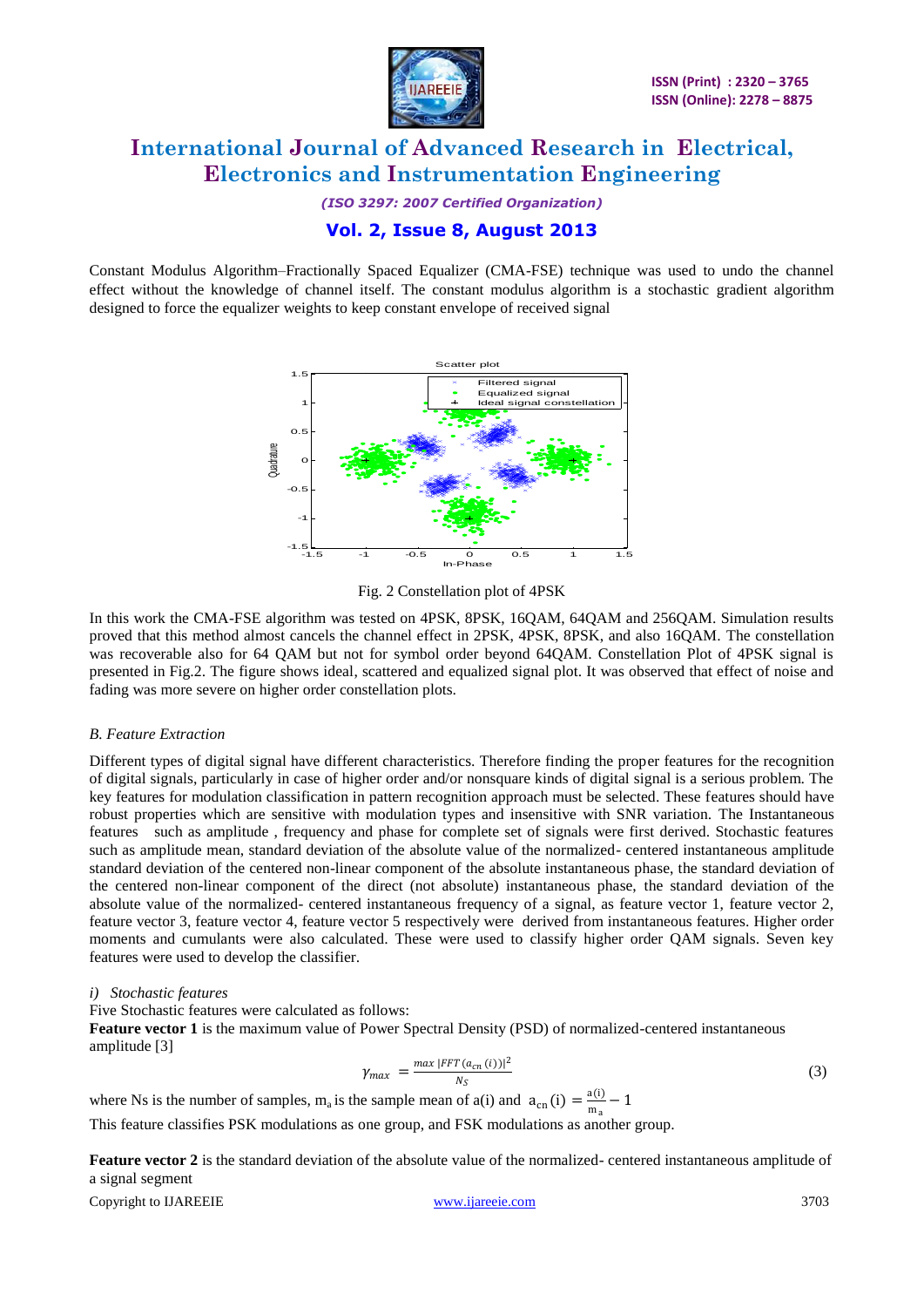

*(ISO 3297: 2007 Certified Organization)*

### **Vol. 2, Issue 8, August 2013**

$$
\sigma_{aa} = \sqrt{\frac{1}{N_s} \left[ \sum_{i=1}^{N_s} a_{cn}^2 \left( i \right) \right] - \left[ \frac{1}{N_s} \sum_{i=1}^{N_s} |a_{cn}(i)| \right]^2} \tag{4}
$$

 $\sigma_{aa}$  captures the variation of modulated signal amplitude. Hence, they are used for determining ASK order and to distinguish ASK signals from PSK signals.

**Feature vector 3** is the standard deviation of the centered non-linear component of the absolute instantaneous phase

$$
\sigma_{ap} = \sqrt{\frac{1}{L} \left[ \sum_{a(i) > t_{th}} \varphi_{NL}^2(i) \right] + \left[ \frac{1}{L} \sum_{a(i) > t_{th}} \varphi_{NL}^2(i) \right]^2}
$$
(5)

where  $t<sub>th</sub>$  the threshold value of the non weak is signal in and L is the length of non weak values. **Feature vector 4** is the standard deviation of the centered non-linear component of the direct (not absolute) instantaneous phase

$$
\sigma_{dp} = \sqrt{\frac{1}{L} \left[ \sum_{a(i) > t_{th}} \varphi_{NL}^2(i) \right] + \left[ \frac{1}{L} \sum_{a(i) > t_{th}} \varphi_{NL}^2(i) \right]^2}
$$
(6)

**Feature vector 5** is the standard deviation of the absolute value of the normalized- centered instantaneous frequency of a signal segment

$$
\sigma_{af} = \sqrt{\frac{1}{N_s} \left[ \sum_{i=1}^{N_s} f_N^2(i) \right] + \left[ \frac{1}{N_s} \sum_{i=1}^{N_s} |f_N(i)| \right]^2} \tag{7}
$$

#### *ii) Higher Order Statistical Features*

Higher order statistical parameters such as Moments and cumulants are used as features to identify distinguishing characteristics of data. Moments are a method of "measuring the shape" of a set of points and cumulants are essentially an alternative method of looking at the moments of a given distribution.

#### *a) Moments*

Probability distribution moments are a generalization of the concept of the expected value, and can be used to define the characteristics of a probability density function. The  $k<sup>th</sup>$  moment of a random variable is given by:

$$
\mu_k = \int_{-\infty}^{\infty} (s - \mu)^k f(s) ds, \tag{8}
$$

where  $\mu$  is the mean of the random variable. The definition for the  $k^{\text{th}}$  moment for a finite length discrete is given by

$$
\mu_k = \sum_{i=1}^N (s_i - \mu)^k f(s_i) \tag{9}
$$

where N is the data length. Here signals are assumed to be zero mean. Equation(9) thus becomes

$$
\mu_k = \sum_{i=1}^N (s_i)^k f(s_i) \tag{10}
$$

The auto-moment of the random variable may be defined as

$$
E_{s,p+q,p} = E[s^p(s^*)^q]
$$
\n<sup>(11)</sup>

Where p and q represent the number of non conjugated terms and number of the congugated terms, respectively, and p+q is called the moment order. Equation (11) becomes

$$
E_{s,2,2} = E[s^2(s^*)^0] = E[s^2] = \mu_2 = s_i^2 f(s_i)
$$
\n(12)

which is the second moment or the variance of random variable. In a similar way expressions for  $E_{s,2,1}$ ,  $E_{s,4,4}$ ,  $E_{s,8,4}$  were derived. The normalized momemts  $E_{s,3}$  and  $E_{s,4}$  are called skewness and kurtosis resp. Skewness is the measure of symmetry of pdf, where as kurtosis is the degree of peakedness (density of peaks ) of the pdf.[20]

Copyright to IJAREEIE [www.ijareeie.com](http://www.ijareeie.com/) 3704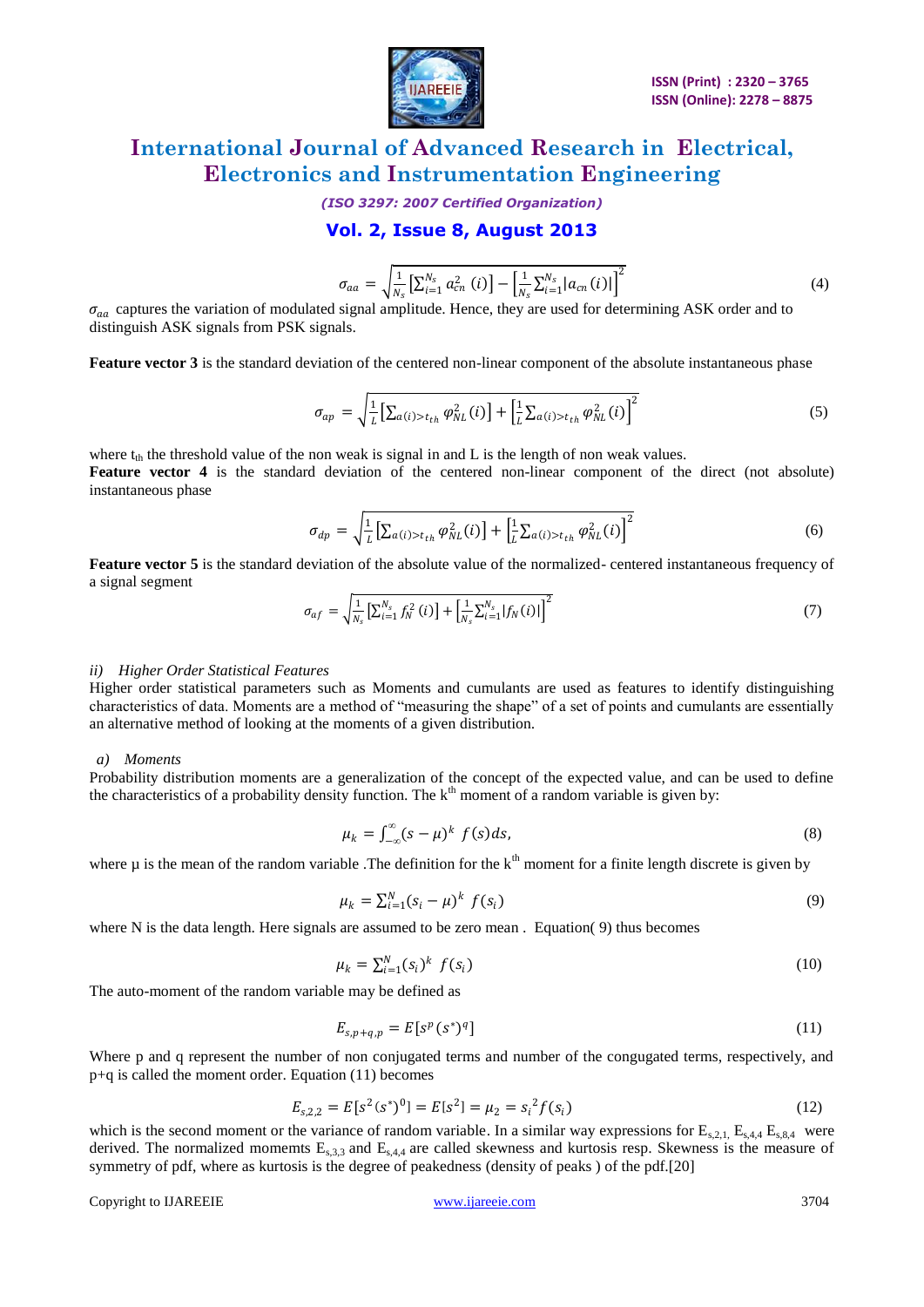

### *(ISO 3297: 2007 Certified Organization)* **Vol. 2, Issue 8, August 2013**

#### *b) Cumulants*

A scalar zero mean random variable has characteristic function given by:

$$
\widehat{f}(t) = E\{e^{its}\}.\tag{13}
$$

Expanding the logarithm of the characteristic function as a Taylor series one obtains

$$
\log \hat{f}(t) = k_1(t) + \frac{k_2(it)^2}{2} + \dots + \frac{k_r(it)^r}{r!} + \dots,
$$
\n(14)

Where the constant  $k_r$  are called the cumulants . The first three cumulants are identical to first three moments.

**Feature Vector 6 E S8.8 Eight Order moment** 

Table 1 Eighth order Statistical Moment of the form  $a_i+jb_i$ 

| $E_{S,8,8}$ | $E[a^8+b^8-28a^6b^2+70a^4b^4-28a^2b^6]$          |
|-------------|--------------------------------------------------|
| $E_{S,8,7}$ | $E[a^8-b^8-14a^6b^2+14a^2b^6]$                   |
| $E_{S,8,6}$ | $E[a^8 + b^8 - 4a^6 b^2 - 10a^4 b^4 - 4a^2 b^6]$ |
| $E_{S,8,5}$ | $E[a^8-b^8+2a^6b^2-2a^2b^6]$                     |
| $E_{S,8,4}$ | $E[a^8 + b^8 + 4a^6 b^2 + 6a^4 b^4 + 4a^2 b^6]$  |
|             |                                                  |

**Feature Vector 7 C s,8,8 Eighth order cumulant** 

Table 2 Relation Between Eighth order Cumulant and Moment

 $E_{S,8,8}$   $E [a^8 + b^8 - 28a^6 b^2 + 70a^4 b^4 - 28a^2 b^6]$  $E_{S,4,4}$   $E\left[a^4 + b^4 - 6a^2b^2\right]$  $E_{S,2,2}$   $E[a^2-b^2]$  $C_{s,8,8} = E_{s,8,8} - 35E_{s,4,4}^2 - 630E_{s,2,2}^2 + 420E_{s,2,2}^2E_{s,4,4}$ Where

Calculation of eighth order moment and sixth order cumulant is presented in Table 1 and Table 2 resp. The moment and cumulant were used as features to classify16QAM, 64QAM and 256QAM signal.

#### *C. Modulation Classification*

The features to be used for AMR must be selected so that they are sensitive to the modulation types of interest. The classifier shall operate on extracted features and make a decision about the modulation type. Several pattern matching techniques exist as linear classifiers, tree classifiers, neural network based classifiers, hypothesis testing based classifiers and adhoc based classifiers. It was observed that most of the types of classifiers implemented based on various features are decision tree or neural network based and few are Support Vector Machine (SVM) based classifiers.

*a) Decision Tree (DT) Classifier*

Copyright to IJAREEIE [www.ijareeie.com](http://www.ijareeie.com/) 3705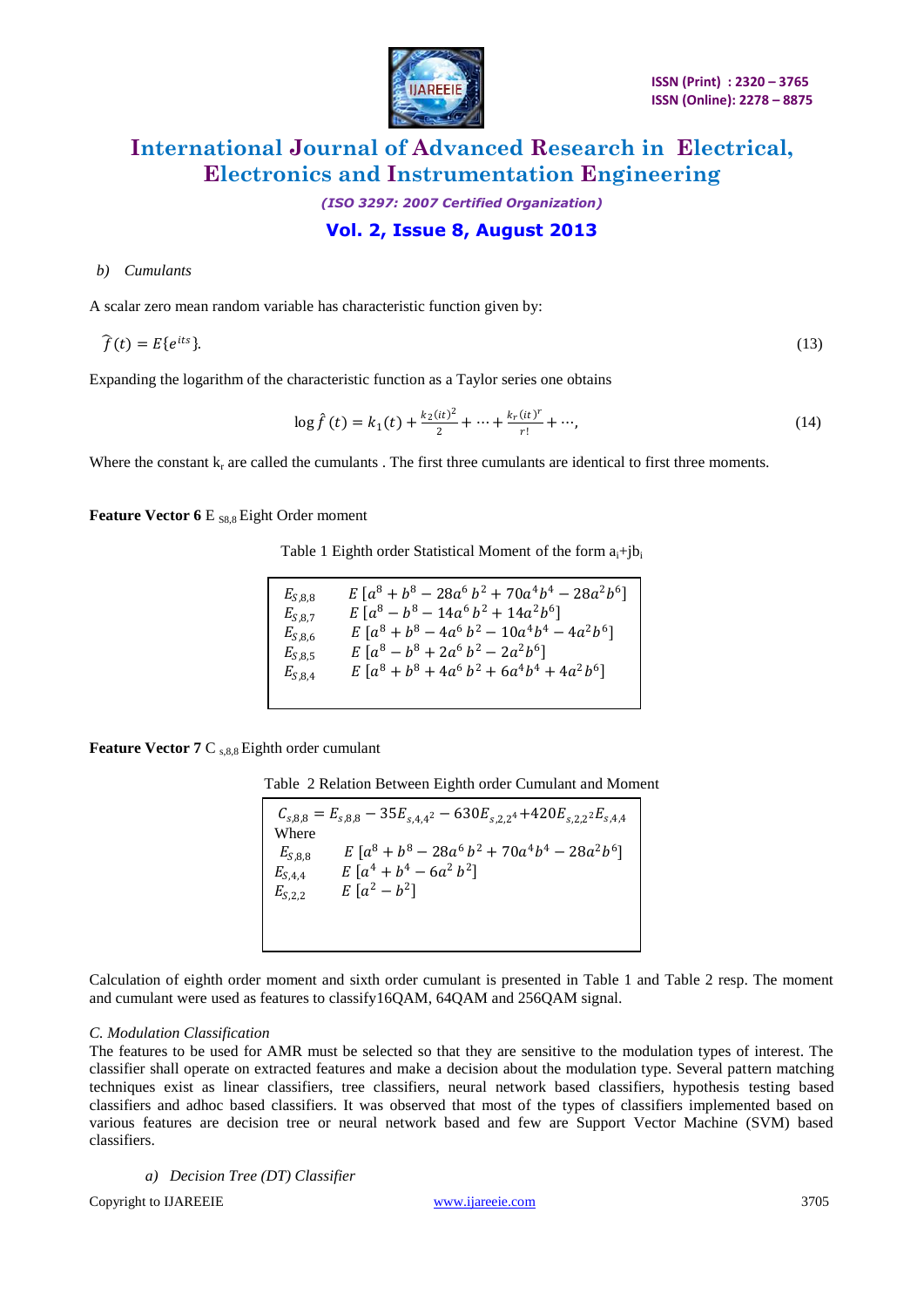

*(ISO 3297: 2007 Certified Organization)*

### **Vol. 2, Issue 8, August 2013**

Decision tree methods are one of the basic classification procedures in which decision at each stage is made according to predefined threshold values. In these methods, predefined threshold values are the main parameters affecting the performance of the classifier. In addition, DT methods can be promoted to accommodate more modulations by adding additional decision branches.



Fig. 3 Decision Tree Classifier

Seven features described above were used as input to the decision tree classifier to distinctly classify the set of modulated signals. The developed Decision tree classifier is presented in Fig 3.Feature vector 1 puts the signals in 2 categories where a threshold value is able to distinguish only 2ASK. To further classify the signals other features were used. Feature vector 3 gives a threshold value which again divides the signals in 2 groups. One group consists of 4PSK and M-QAM and other group has 4ASK, 2PSK, MFSK, GMSK. Similarly threshold values were derived for each feature to clearly classify each category. Since clear distinction could not be achieved for M-QAM signals from stochastic features, moments and cumulants were used to classify them.

#### III. RESULTS AND DISCUSSION

Various digitally modulated signals such as 2ASK, 4ASK, 2PSK, 4PSK, 2FSK, 4FSK, 16QAM, 64QAM 256QAM and GMSK were first generated. Signals were then passed through AWGN channel and corrupted by simulating multipath Rayleigh fading channel. The carrier frequency taken was  $f_c = 1000 Hz$  . Total No. of samples taken were 10,000. The binary data stream for modulation has been obtained from random number generator.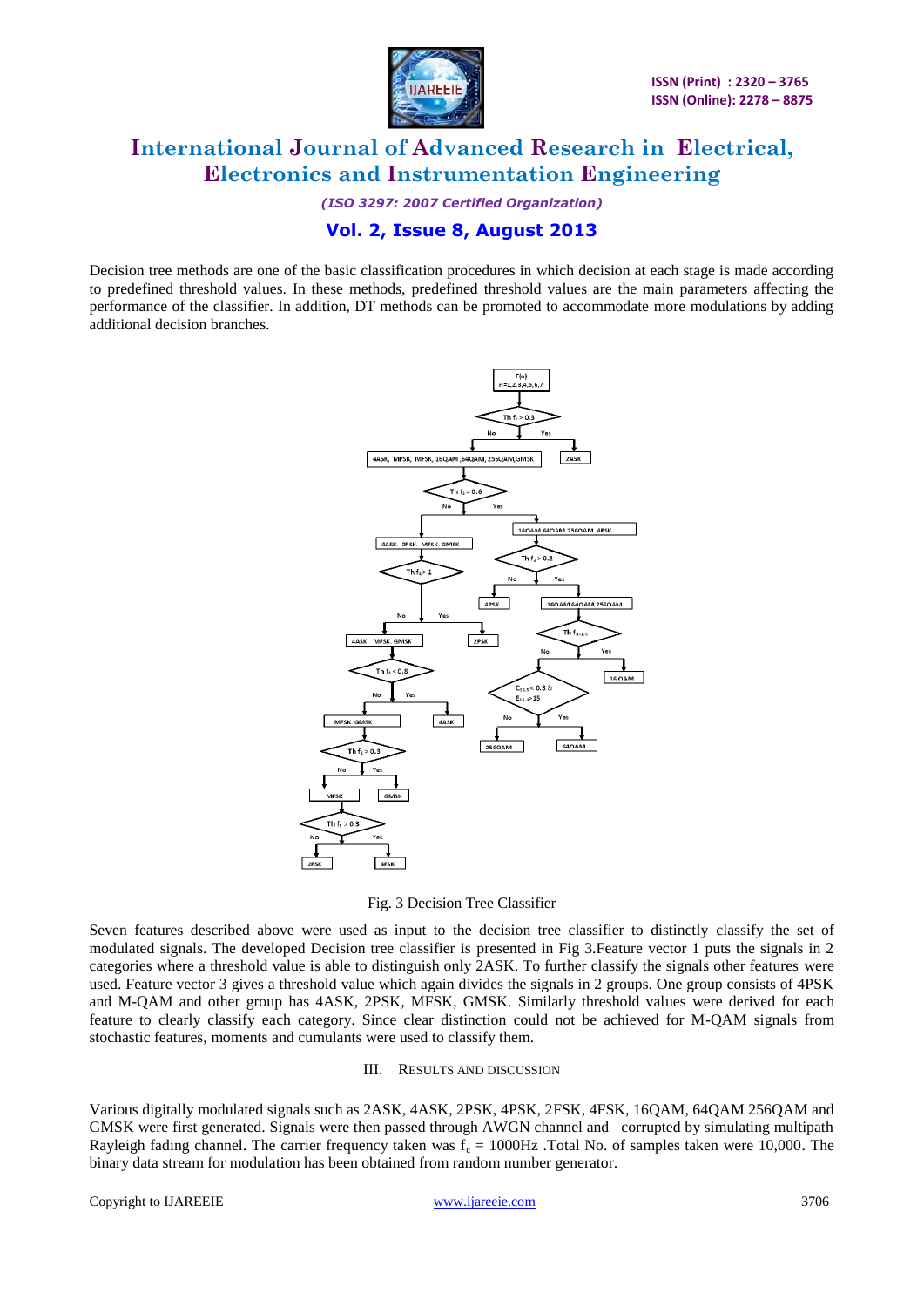

*(ISO 3297: 2007 Certified Organization)* **Vol. 2, Issue 8, August 2013**

Random Binary signal was generated for each modulation type for each iteration. Three types of channel conditions were considered. Signals were simulated for 26 values of SNR (-5dB to 20dB) for each channel type. Confusion matrix for each SNR was obtained. Performances of the decision tree classifier were obtained in the form of confusion matrix. Confusion matrix is a matrix providing information about the output of the recognition system for the given modulation

type. Table 3 presents confusion matrix obtained for -5 dB SNR, no fading condition.

| Input/<br><b>I</b> dentified<br><b>as</b> | 2ASK | 4ASK | 2FSK | 4FSK | 2PSK | 4PSK | 16QAM | <b>GMSK</b> | 64QAM | 256QAM |
|-------------------------------------------|------|------|------|------|------|------|-------|-------------|-------|--------|
| 2ASK                                      | 92   | 8    |      |      |      |      |       |             |       |        |
| 4ASK                                      | 10   | 90   |      |      |      |      |       |             |       |        |
| 2FSK                                      |      |      | 91   | 5    |      |      |       | 4           |       |        |
| 4FSK                                      |      |      | 8    | 92   |      |      |       |             |       |        |
| 2PSK                                      |      |      |      |      | 100  |      |       |             |       |        |
| 4PSK                                      |      |      |      |      |      | 100  |       |             |       |        |
| 16QAM                                     |      |      |      |      |      | 6    | 94    |             |       |        |
| <b>GMSK</b>                               |      |      |      | 5    |      |      | 10    | 85          |       | 10     |
| 64QAM                                     |      |      |      |      |      |      |       | 8           | 82    | 80     |
| 256QAM                                    |      |      |      |      |      |      | 10    |             | 10    |        |

Table 3. Confusion matrix of decision tree classifier (SNR=-5dB) each SNR 100 trials

It can be seen that of 100 trials, 2ASK signal is correctly classified for 92 trials and misclassified for 8 trials. 2PSK and 4PSK signals were 100% correctly classified.2FSK was correctly classified for 91 trials and misclassified as 4FSK and GMSK for five and four trials resp.

Confusion matrix was obtained for various SNR's. Percentage of correct classification for 10 modulated signals for varying SNR( -5 dB to 20 dB) is presented in Table 4. It can be observed that high percentage of results was obtained with selected features even for SNR as low as -5 dB.

| SNR/mod<br>signal | 2ASK | 4ASK | $2$ FSK |     | 4FSK 2PSK |     | $ $ 4PSK   16QAM | <b>GMSK</b> | 64QAM | 256QAM |
|-------------------|------|------|---------|-----|-----------|-----|------------------|-------------|-------|--------|
| -5                | 92   | 90   | 91      | 92  | 100       | 100 | 94               | 85          | 82    | 80     |
| $-3$              | 94   | 92   | 93      | 93  | 100       | 100 | 95               | 95          | 88    | 83     |
| 0                 | 95   | 94   | 96      | 95  | 100       | 100 | 97               | 96          | 91    | 85     |
| 3                 | 96   | 97   | 98      | 98  | 100       | 100 | 100              | 97          | 94    | 90     |
| 5                 | 100  | 100  | 100     | 99  | 100       | 100 | 100              | 98          | 96    | 94     |
| 10                | 100  | 100  | 100     | 100 | 100       | 100 | 100              | 100         | 100   | 100    |
| 15                | 100  | 100  | 100     | 100 | 100       | 100 | 100              | 100         | 100   | 100    |
| 20                | 100  | 100  | 100     | 100 | 100       | 100 | 100              | 100         | 100   | 100    |

Table 4 . Percentage identification results for Decision Tree classifier (No fading, each SNR 100 trials)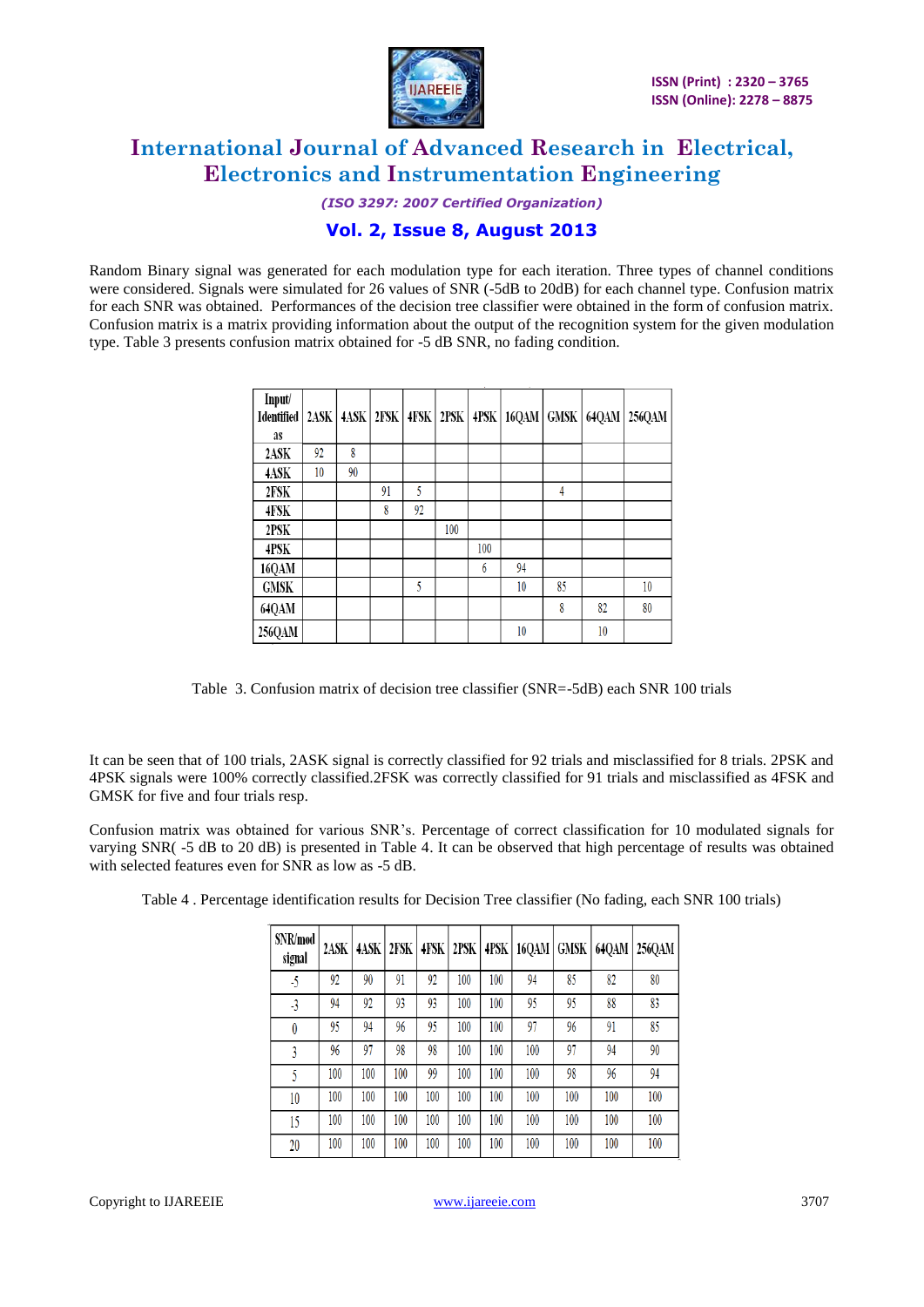

*(ISO 3297: 2007 Certified Organization)*

### **Vol. 2, Issue 8, August 2013**

| SNR/            |           |            |               |             |
|-----------------|-----------|------------|---------------|-------------|
| %Classification | No fading | Low fading | Medium fading | High fading |
| -5              | 90.6      | 89         | 82            |             |
| -3              | 93.3      | 90.4       | 85.3          | 74.8        |
| $^{0}$          | 94.9      | 92.3       | 88            | 83          |
|                 | 97        | 94         | 91            | 87.2        |
|                 | 98.7      | 96         | 94            | 91.6        |
| 10              | 100       | 100        | 96.6          | 94          |
| 15              | 100       | 100        | 100           | 96.5        |
| 20              | 100       | 100        | 100           | 100         |

#### Table 5. Overall Percentage of correct classification

Overall classification results of developed decision tree classifier are shown in Table 5. The classification results were observed for various simulation set ups. No fading condition implies classification performance only in presence of AWGN .Low fading condition implies low Doppler shift High fading condition was simulated by taking Doppler shift as high as 100Hz

#### IV CONCLUSION

It was observed from simulation results that this technique works well even at low SNR. Overall Percentage of correct classification was 97 % for 3dB SNR for no fading condition, i.e. only in presence of AWGN, 94% for low fading 91% for medium fading and 87.2% for severe fading conditions .However the fall in % of correct classification was mainly due to higher order QAM signals which are affected adversely in presence of fading The constellations of 64 QAM and 256 QAM could not be completely recovered even after equalization. 2PSK and 4PSK were 100% correctly classified for -5dB SNR. High percentage of correct classification results were obtained for SNR as low as 0dB and for some signals even as low as -5 dB.

#### **REFERENCES**

- [1] Weaver ,C.S., Cole, C.A., Krumland, R.B. and Miller, M.L., "The automatic classification of modulation types of Pattern Recognition", 1969 Technical Report 1829 2, Stanford Electronics Laboratories
- [2] Nandi, A.K., and Azzouz, E.E., "Modulation Recognition using Artificial Neural Networks", Signal Processing , 165-175, 1997
- [3] Hsue, S. Z., and Soliman,S. S., " Automatic modulation recognition of digitally modulated signals"*,* in Proc. IEEE MILCOM, 645-649, 1989.
- [4] Hsue, S. Z. and Soliman, S. S., "Automatic modulation classification using zero crossing", 1990.
- [5] Ketterer, H., Jondral, F., and Costa, A. H., " Classification of modulation modes using time-frequency methods", in Proceedings of the IEEE International Conference on Acoustics, 8 Journal of Computer Systems, Networks, and Communications Speech and Signal Processing (ICASSP '99), , Phoenix, Ariz, USA . vol. 5. 2471– 2474, 1999.
- [6] Nagy, P.A.J., "Modulation Classification –A Unified View"*,* National Defense Research Establishment, Sweden, 1997
- [7] Bagga, J., and Tripathi, N., "Modulation Classification: A Survey of Various Techniques", National Conference AICON CSIT Durg, 6<sup>th</sup> -8<sup>th</sup> Feb 2009
- [8] Hazza , A., Shoaib, M., Alshebeili ,S.A. and Fahad ,A. 2013. *An Overview of Feature-Based Methods for Digital Modulation Classification,* 978-1-4673-2821-0/13
- [9] Bagga, J.and Tripathi, N. "Analysis of Digitally Modulated Signals using Instantaneous and Stochastic Features, for Classification", International journal of soft Computing and Engineering", (IJSCE) ISSN: 2231-2307, Volume-1, Issue-2, 2011
- [10] P. Cheol-Sun, J. Won, and N. Sun-Phil, "Automatic Modulation Recognition using Support Vector Machine in Software Radio Applications," in *Proc. 9th ICACT*, Korea, Feb. 2007, pp. 9-12.
- [11] M. L. D. Wong, A. K. Nandi, "Efficacies of Selected Blind Modulation Type Detection Methods for Adaptive OFDM Systems," *EURASIP JASP*, Article ID 656719, 2009.
- [12] Cheol-Sun, P, Jun-Ho, C., Sun-Phil, N., and Won, J., "Automatic Modulation Recognition of Digital Signals using Wavelet Features and SVM", in *Proc. 10th ICACT*, Phoenix Park, Korea, vol. 1, pp. 387-390, Feb. 2008.
- [13] Prakasam, P., and Madheswaran, M., "Digital Modulation Identification Model Using Wavelet Transform and Statistical Parameters," Journal of Computer Systems, Networks, and Communications, vol. 2008, Article ID 175236, Jan. 2008.
- [14] C. Le Martret, Boiteaut, D., "Modulation classification by means of different orders statistical moments", Nov. 2-4, pp. 256-258, IEEE Military Communication ", Monterey 1997